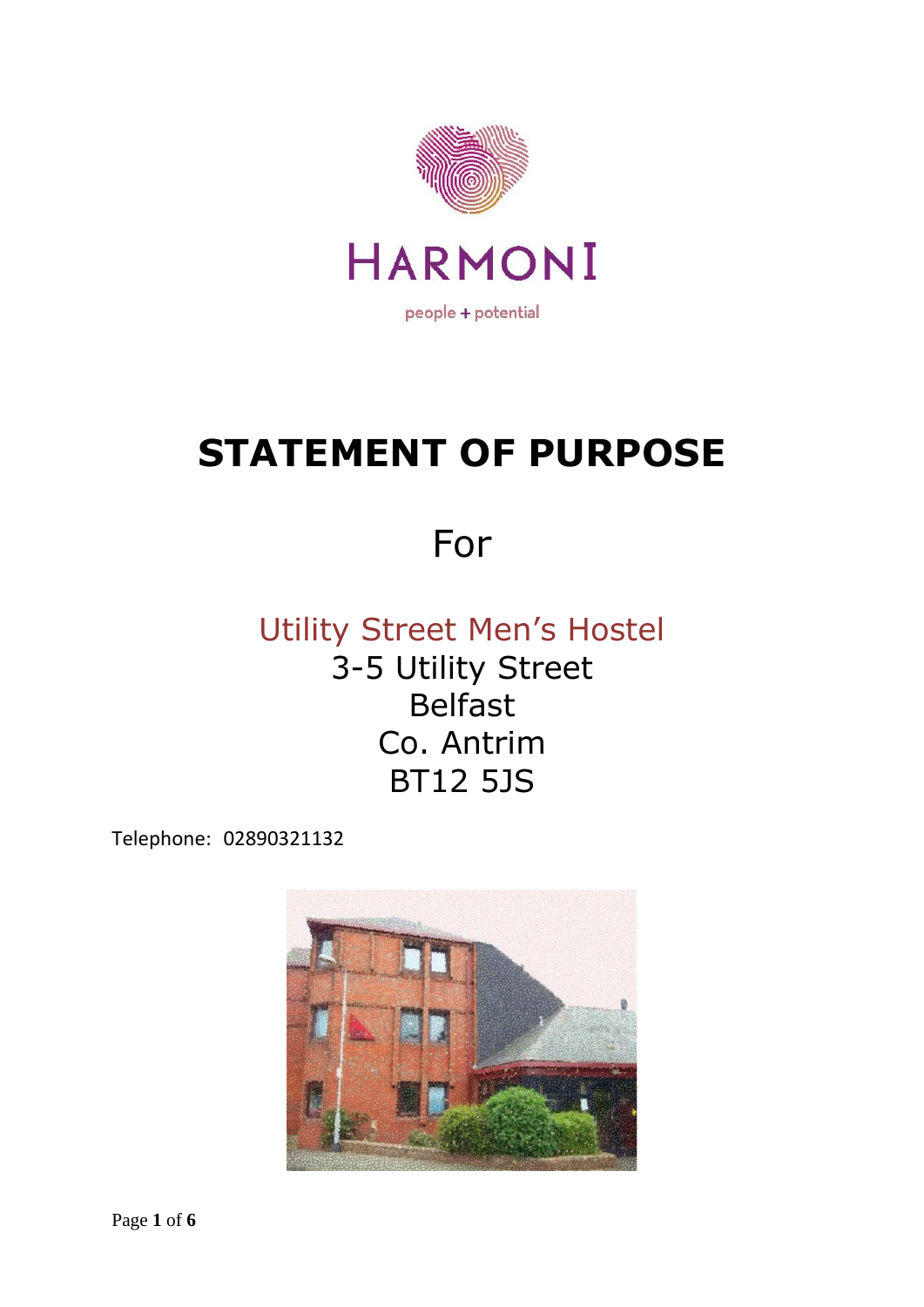#### **Introduction**

**HarmonI** is an organisation with it foundations in the Donegal Road area of Belfast in 1878, supporting people who today would be described as having a physical disability. It was founded as a Christian charity growing rapidly around both Belfast and the Bangor areas. Throughout its history, it has supported a wide range of people using varying delivery models, from men's homeless hostels, schools, to workshops, to infirmary, and in the more recent past delivering residential and Nursing care.

#### **PHILOSOPHY OF SUPPORT**

Our clients are the focus of everything we do at **HarmonI**. Our work is based on the undernoted key themes:

- ❖ That the choices of our client's matter and will be supported
- ❖ That the rights of our clients to be treated with dignity and respect will be respected.
- ❖ That our clients are empowered to make informed choices to enable a fulfilling and meaningful life based on their individual choices.
- ❖ An understanding of our client's strengths and their aspirations
- ❖ That our clients (and if appropriate their family/representative) will be fully involved in developing support plans to ensure that our client's needs are understood and met.
- ❖ Building on our client's skills to live as full a life as is possible
- ❖ Encouraging and supporting our clients to participate in social activities
- ❖ Respect of each client's needs and values in matters of religion, culture, race or ethnic origin, sexual orientation, political affiliation, marital status, parenthood and disabilities or impairments.
- ❖ That our staff will have appropriate training to meet the requirements of their role
- ❖ That **HarmonI** will support each client with honesty and integrity
- ❖ That **HarmonI** will provide information on how each client can make a complaint, comment, or compliment about the service we provide.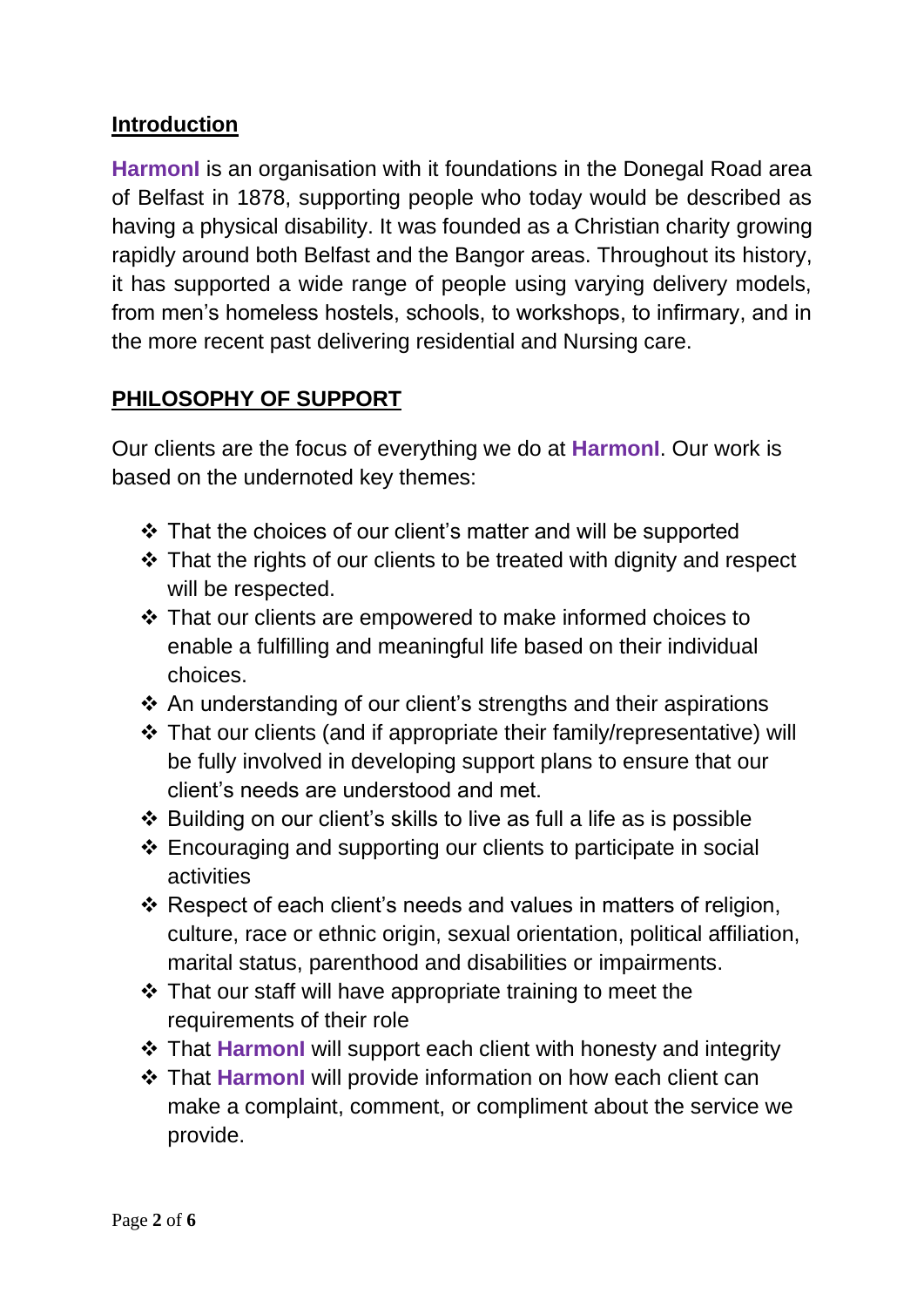## **Accommodation at Utility Street Hostel**

The hostel consists of 59 single bedrooms, with shared bathroom facilities. Meals are provided for, which clients pay through a service charge.

A staff team will be available on site 24/7 to provide administrative, social and practical support to all clients. A recreational room is also part of the unit to allow for community activities and functions.

### **ADMISSION CRITERIA:**

- Male.
- Aged 18 and over (no upper limit).
- Requiring short to medium term only.
- Who can pay the initial service charge (may be waived by Management until next benefit payment).
- Who can provide ID and proof of income (within the first, 7 days)

### **The hostel cannot accept:**

- Female
- Someone under 18.
- Known and historic sex offenders, those under charge of a sexual offence or those under police investigation for sexual offences
- Someone with a history of high risk of arson.
- Those wishing a bail address involving conditions above an address
- Those who are assessed as very high need in terms of:

o violent behaviour,

o mental health requiring significant welfare checks,

o high level of drug/poly drug use. (HarmonI does not provide managed or safe space for drugs use)

• Those under an active threat such as could pose risk to themselves, the other clients and staff or the local community.

• Care needs

## **Referrals can be accepted from:**

Referrals are normally made via Belfast Housing Solutions Team With recruitment of night support staff, out of hours referrals will also be accepted.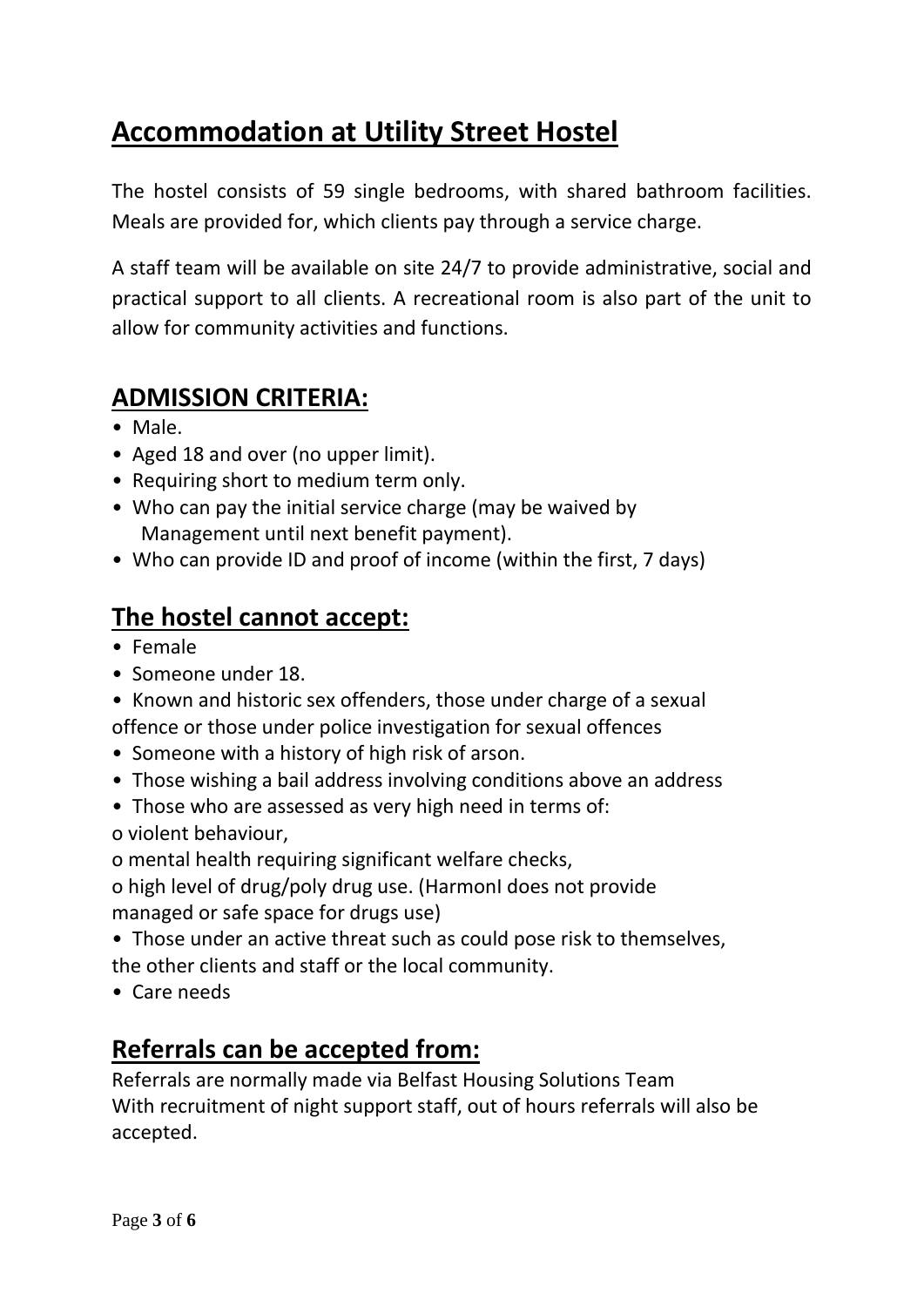## **Profile of Service Provided**

#### **Utility Street's core aim is to successfully resettle men into independent living**



**Supporting People** provides funding to **HarmonI** to provide support related services to clients. The services provided are designed to help people develop the skills and confidence necessary to live independently without support, or to maintain independent living with on-going support. The service we provide is to 59 homeless men aged 18 years plus and is an integral part of the homeless strategy of **'Ending Homelessness Together'.**

The keys to Life program will provide support to the main body of support work to help achieve the goal of successful resettlement move-on especially in the core areas of Economic wellbeing-training and positive contribution. [https://touch.nihe.gov.uk/northern\\_ireland\\_homelessness\\_strategy.pdf](https://touch.nihe.gov.uk/northern_ireland_homelessness_strategy.pdf)

#### **To do this we will:**

- 1. Actively take part in the homeless strategy with integrated cooperation and partnership with other statutory and voluntary partners
- 2. As a key and central partner to the Housing Executive we will positively influence and shape policy
- 3. Strife to be a sustainable, ambitious organisation recognised for its excellence in service delivery
- 4. Celebrate the potential of people through a client centred approach and innovative training initiative
- 5. Meet outcomes as per objectives set below: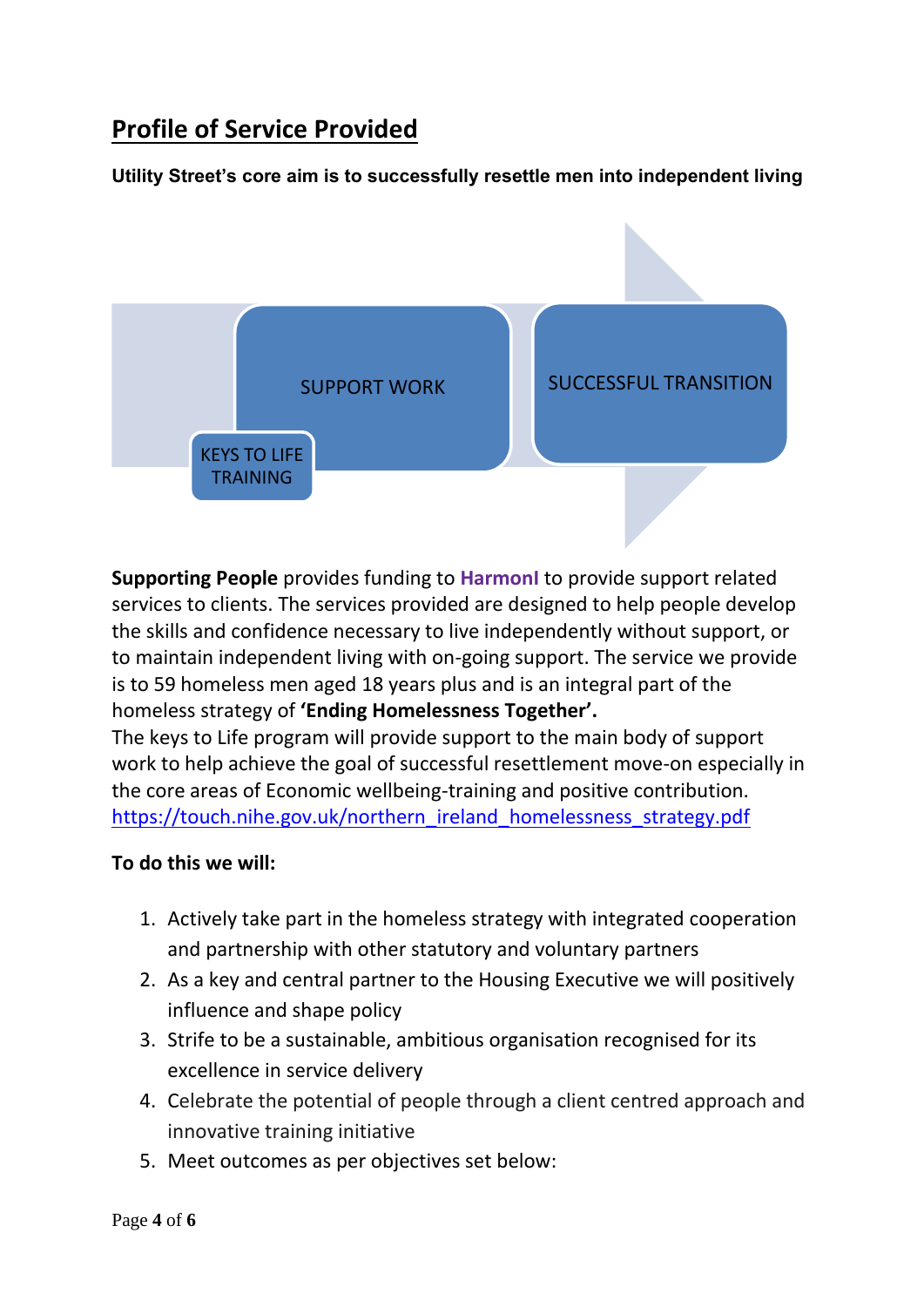## **Supporting People Outcomes Framework**

All clients living in Utility Street Hostel are offered support services in conjunction with the Northern Ireland Housing Executive's 'Supporting People Programme'. Making use of the support services offered to you is part of your licence agreement. This process has already started through the initial assessment which you will have had before you were offered a room. After this meeting you will be allocated a Key Worker. Your Key Worker is a Support Worker will help you assess needs across several headings and outcomes and will then agree a support plan with you as to how this will be met. Normally support meetings are held at least weekly to discuss progress and goals.

| 1. Improved Economic Well-   | Ensure all service users in receipt of all the |
|------------------------------|------------------------------------------------|
| being for service users      | correct benefits                               |
|                              | Ensure service users who have achieved         |
|                              | their goal of obtaining paid employment        |
|                              | and/or accessing desired                       |
|                              | training/education course(s)                   |
| 2. Increased number of       | Ensure service users who have been             |
| people living Independently  | supported to move on into independent          |
|                              | living in a planned way (short term            |
|                              | services)                                      |
| 3. Being Healthy             | 3a. Number of service users provided with      |
|                              | support in relation to accessing primary       |
|                              | health care and / or mental health services    |
| 4. Safety & Security         | 4a. Number of service users who have           |
|                              | been supported to get repairs, adaptations,    |
|                              | assistive technology etc. in order to better   |
|                              | manage / avoid loss of tenancy                 |
| 5. Achieving & making a      | 5a. Number of service users who achieved       |
| <b>Positive Contribution</b> | goal of improving/enhancing their social       |
|                              | network (e.g. improve family relationships;    |
|                              | participating in community                     |
|                              | projects/residents groups/ volunteering        |
|                              | etc)                                           |